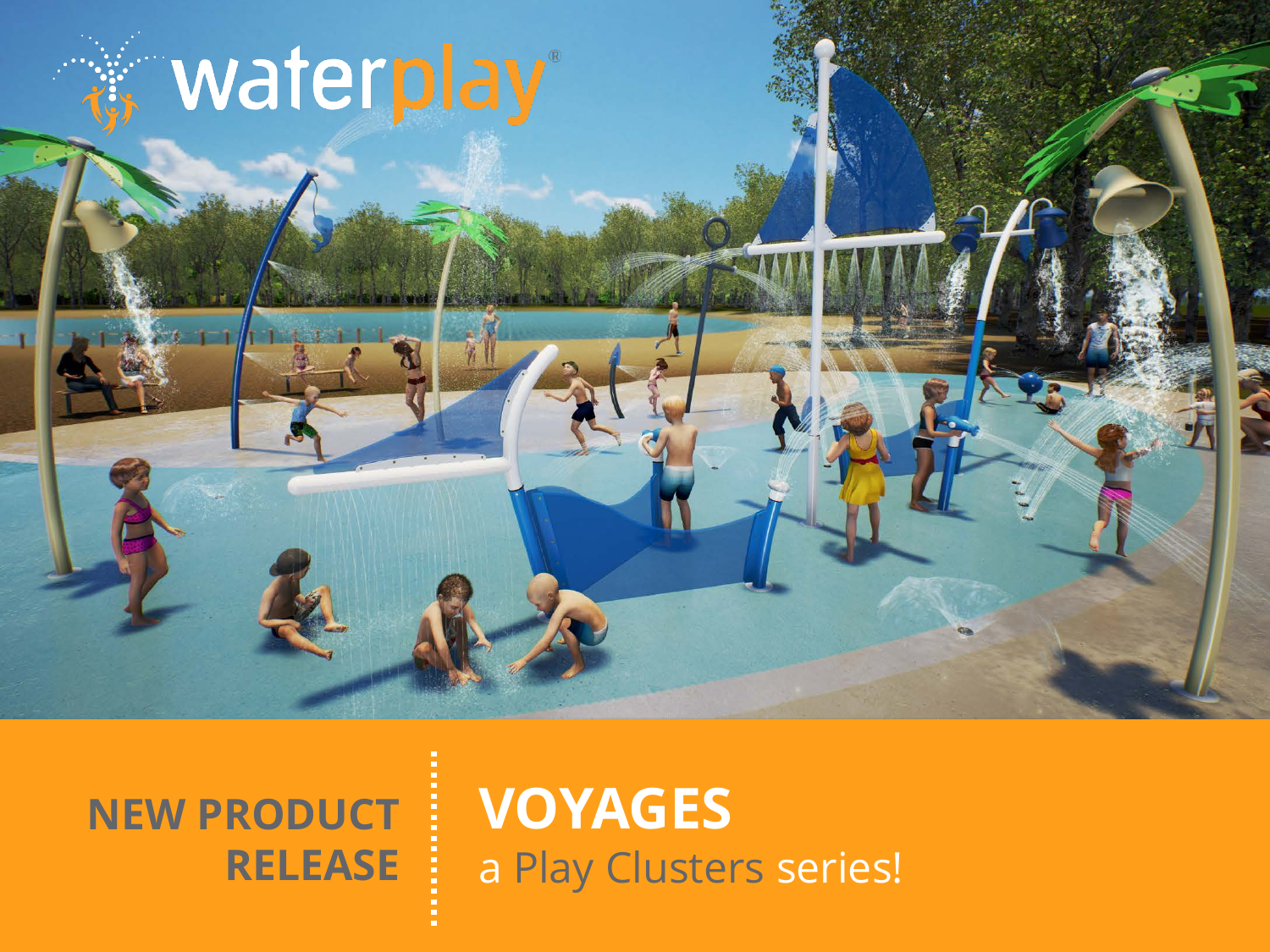### Introducing **VOYAGES**









#### **Create a burst of action with VOYAGES!**

These imaginative Play Clusters transform into playful ships and sailing vessels outfitted for adventure! From the small and compact Skiff to the deluxe Schooner—each cluster offers a unique set of water effects and footprints to compliment every aquatic space!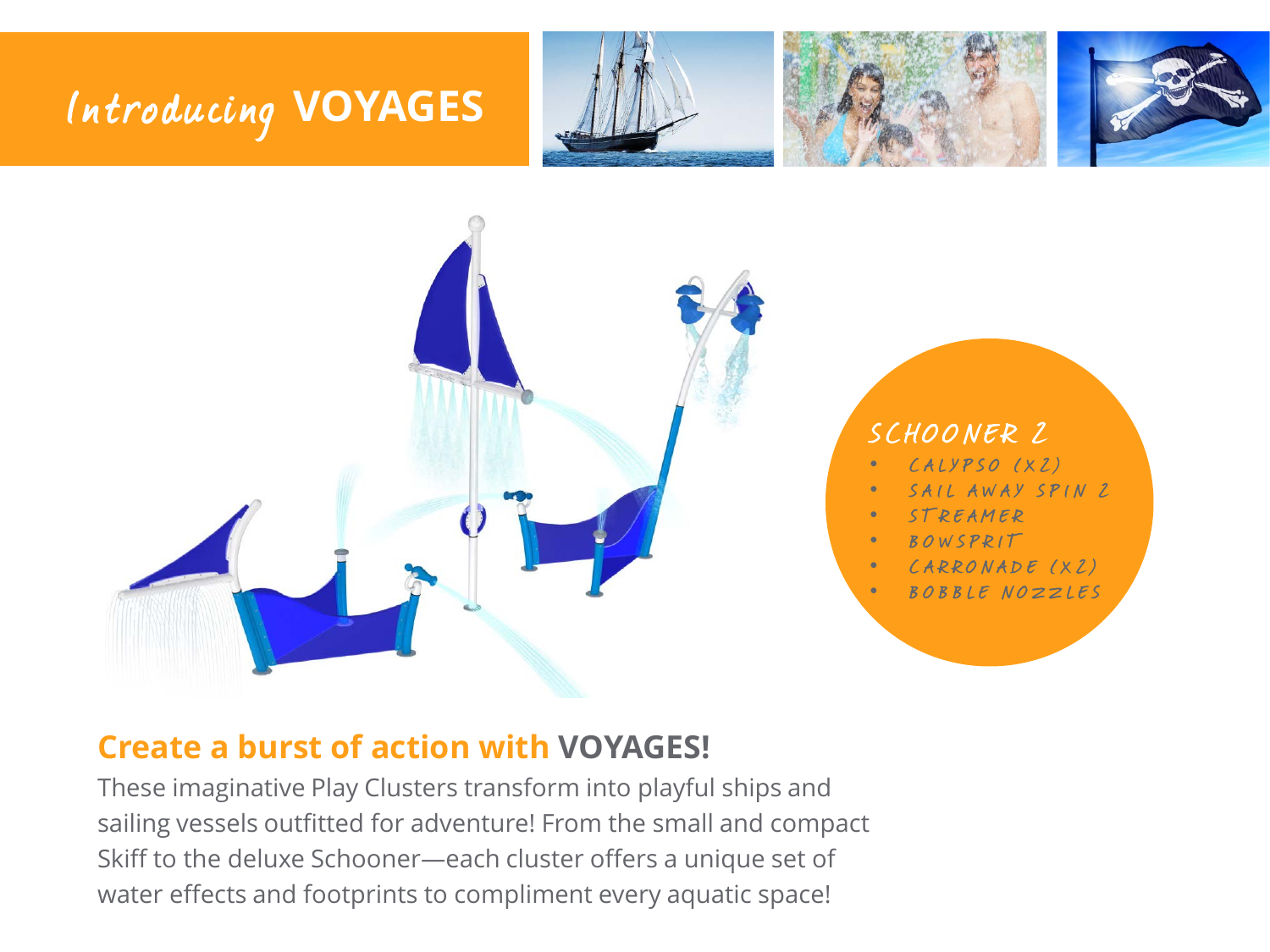## HIGHLIGHTS & FEATURES





An action-packed play solution with a compact footprint to accommodate **any space or budget**



**Interactive** play elements immerse waterplayers in a hands-on voyage



**Encourages multiple users** to collaborate in imaginative play



**AquaLume™** details create luminous effects throughout each cluster

New play and spray effects come to the Calypso with **playCONNECT™**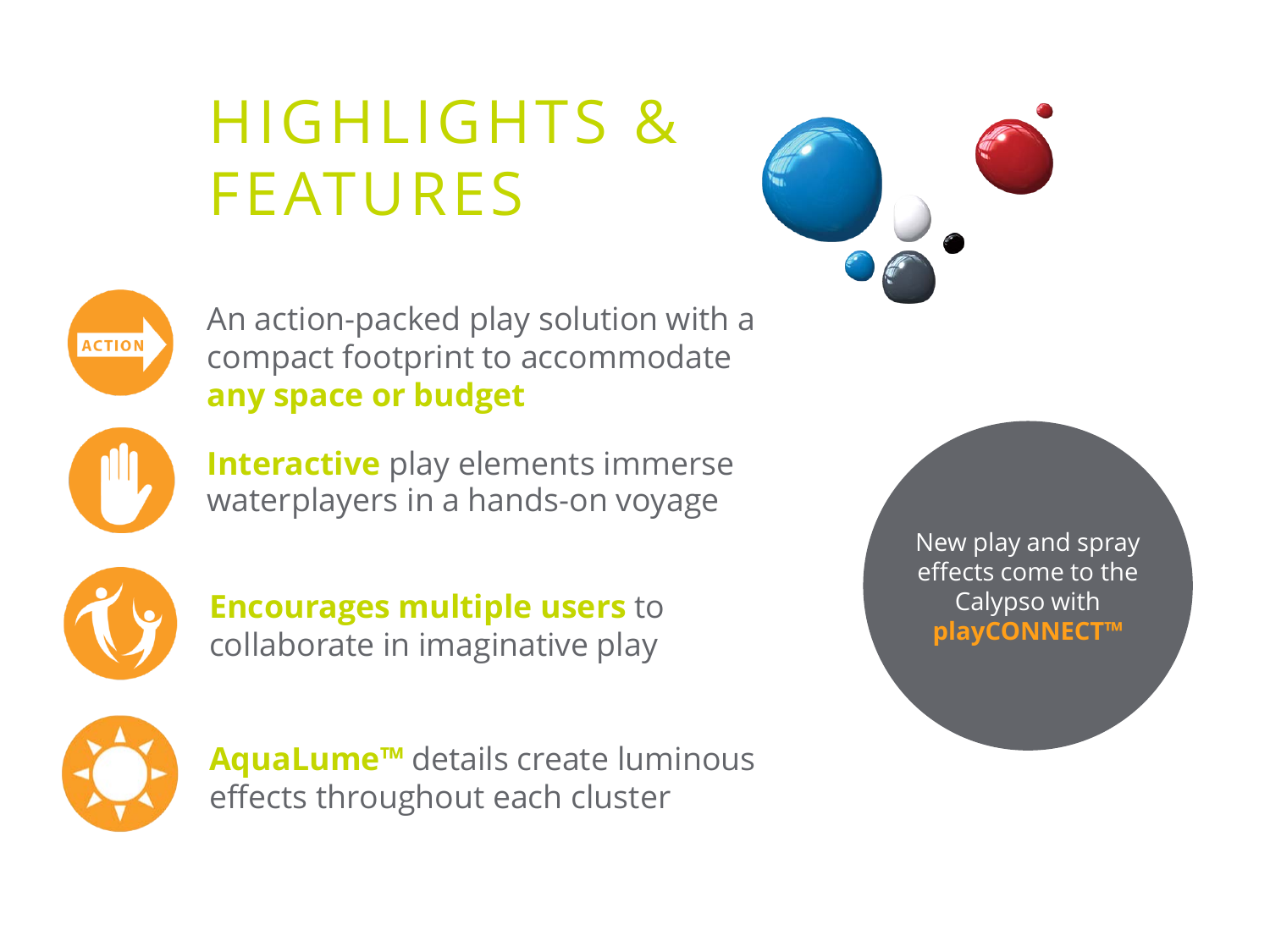



A Calypso bow and helm combine with a Sail Away mast for a play cluster bursting with nautical fun. Spray nearby pirates with the Anchor Cannon or get soaked under the Streamer's tipping buckets!

- $\checkmark$  Can be a stand alone attraction or part of a larger aquatic adventure!
- High action splash effects

#### Play Zones  $0 - 4$

#### **CREATIVE COLLECTIONS**

**COLLECTION:** Nautical **COLOUR** Paint: Nautical Colour Collection AquaLume™: Red or Blue

#### **DESIGN RULES**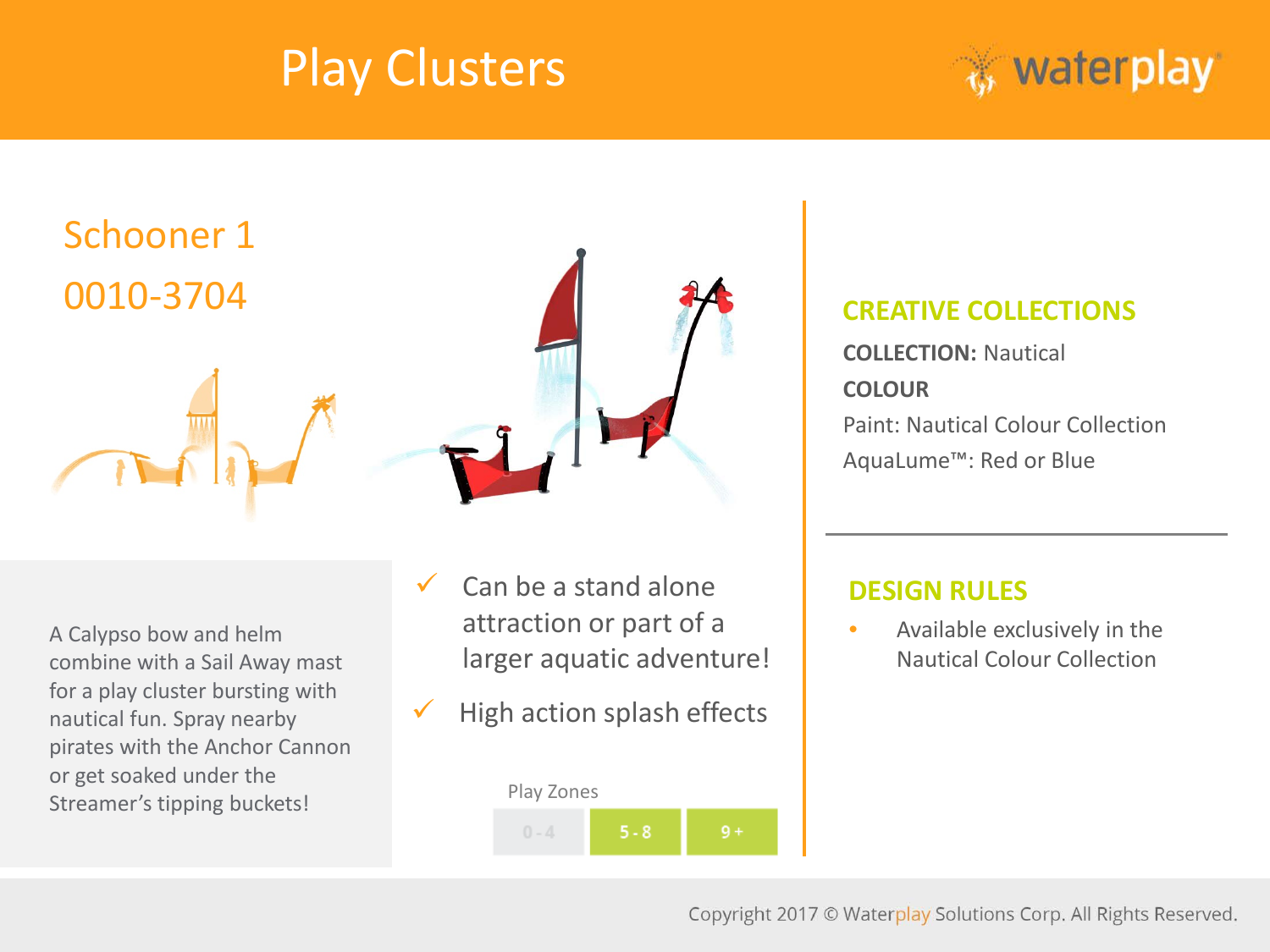



A Calypso bow and helm combine with a Sail Away Spin 2 for a play cluster bursting with nautical fun. Spray nearby pirates from two Carronades or get soaked under the Streamer's tipping buckets!

- $\checkmark$  Can be a stand alone attraction or part of a larger aquatic adventure!
- High action splash effects

#### Play Zones  $0 - 4$

#### **CREATIVE COLLECTIONS**

**COLLECTION:** Nautical **COLOUR** Paint: Nautical Colour Collection AquaLume™: Blue or Red

#### **DESIGN RULES**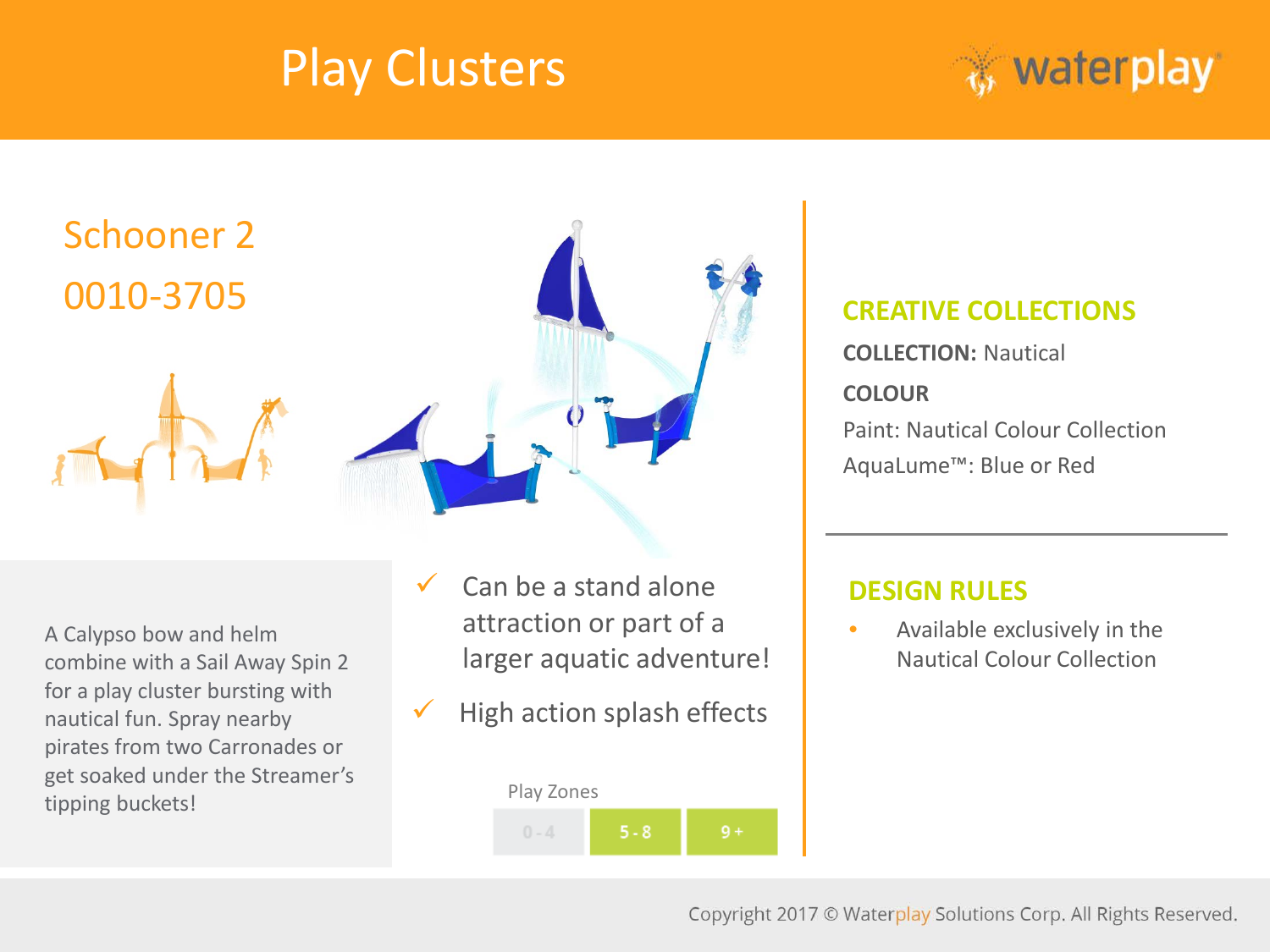



Swift in shallow waters, the Skiff is perfect for a sneaky adventure! The Calypso helm combines with a freestanding Carronade for an action packed cluster of play. Waterplayers work together to spray nearby pirates!

- A compact adventure perfect for small spaces
- $\checkmark$  Bring action on board with the playCONNECT™ mounted Anchor Cannon

#### Play Zones



#### **CREATIVE COLLECTIONS**

**COLLECTION:** Nautical **COLOUR** Paint: Nautical Colour Collection AquaLume™: Blue or Red

#### **DESIGN RULES**